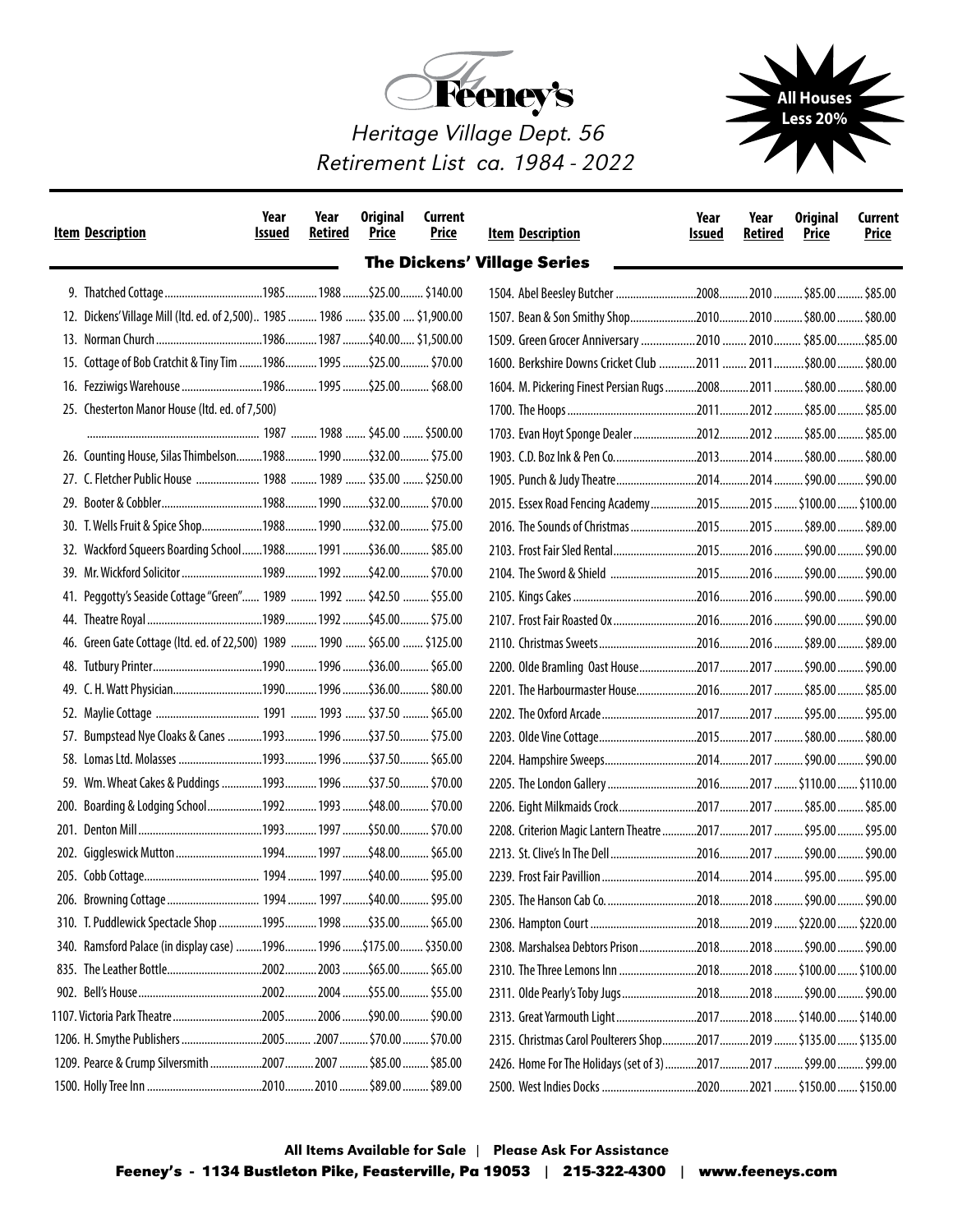| <b>Item Description</b>                                                                                                         | Year<br>Issued | Year<br><b>Retired</b> | <b>Original</b><br><b>Price</b> | Current<br><b>Price</b> | <b>Item Description</b>                                             | Year<br><b>Issued</b> | Year<br><b>Retired</b> | <b>Original</b><br><b>Price</b> | Current<br><b>Price</b> |  |
|---------------------------------------------------------------------------------------------------------------------------------|----------------|------------------------|---------------------------------|-------------------------|---------------------------------------------------------------------|-----------------------|------------------------|---------------------------------|-------------------------|--|
| <b>The Dickens' Village Series</b><br>the control of the control of the control of the control of the control of the control of |                |                        |                                 |                         |                                                                     |                       |                        |                                 |                         |  |
|                                                                                                                                 |                |                        |                                 |                         |                                                                     |                       |                        |                                 |                         |  |
| 2502. Oxford's Radcliffe Camera2021 2021  \$250.00  \$250.00                                                                    |                |                        |                                 |                         | 2505. The Royal Corp of Drums 2021 2021  \$150.00  \$150.00         |                       |                        |                                 |                         |  |
|                                                                                                                                 |                |                        |                                 |                         | 2506. Scrooge Boyhood Home (set of 4) 2020 2021  \$140.00  \$140.00 |                       |                        |                                 |                         |  |
|                                                                                                                                 |                |                        |                                 |                         |                                                                     |                       |                        |                                 |                         |  |

## **The Christmas in the City Series**

| 63. Sutton Place Brownstones  1987  1989  \$80.00  \$550.00 |
|-------------------------------------------------------------|
| 66. Toy Shop and Pet Store  1987  1990  \$37.50  \$160.00   |
| 68. Tower Restaurant1987 1990 \$37.50 \$175.00              |
| 82. Cathedral Church of St. Mark (Itd ed. of 3,024)         |
|                                                             |
|                                                             |
| No Box                                                      |
|                                                             |
| Times Tower - As Is - 40% OFF (ball does not drop)          |

| 1116. Historic Chicago Water Tower 2003 2006 \$65.00  \$65.00 |  |  |
|---------------------------------------------------------------|--|--|
| <b>Missing Sign &amp; Spiral</b>                              |  |  |
| 1225. St. Paul's Cathedral NO BOX2006 2007 \$99.95  \$99.95   |  |  |
|                                                               |  |  |
|                                                               |  |  |
|                                                               |  |  |

|                                                              |  | <b>The New England Village Series</b> |
|--------------------------------------------------------------|--|---------------------------------------|
| 2323. West Halberdine Lighthouse 2018 2018 \$135.00 \$135.00 |  |                                       |
|                                                              |  |                                       |



| <b>Little Town of Bethlehem</b> |  |
|---------------------------------|--|
|---------------------------------|--|

2325. The Inn at Bethlehem............................2018...........2019.......\$135.00........\$135.00

|                                                                   | the contract of the contract of the contract of the contract of the contract of |  | <b>The Alpine Village Series</b> |
|-------------------------------------------------------------------|---------------------------------------------------------------------------------|--|----------------------------------|
|                                                                   |                                                                                 |  | 2509. Oma's Bakery               |
|                                                                   |                                                                                 |  | 2510. Clock Shop                 |
| 2425. Bavarian Concert Hall (musical) 2019 2020 \$150.00 \$150.00 |                                                                                 |  | 2511. Opa's Cabin                |
|                                                                   |                                                                                 |  |                                  |

| .2510. Clock Shop ………………………………………2021…………2021………\$125.00……… \$125.00 |  |  |
|----------------------------------------------------------------------|--|--|
|                                                                      |  |  |

|                                                                            |  | All<br><b>Snow Village</b><br>Less $30\%$ |  |  |  |  |
|----------------------------------------------------------------------------|--|-------------------------------------------|--|--|--|--|
| A1. Root Cellar Canned Goods 20152016 \$75.00 \$75.00                      |  |                                           |  |  |  |  |
| .42.  Rockwell's Christmas Eve……………………2018…………2019 …….\$115.00……… \$115.00 |  |                                           |  |  |  |  |
| A3. Kitty's Knittens…………………………………2016…………2016……….\$75.00………. \$75.00       |  |                                           |  |  |  |  |
|                                                                            |  |                                           |  |  |  |  |
| A5. The Toy House …………………………………2019…………2019 …….\$170.00…… \$170.00         |  |                                           |  |  |  |  |